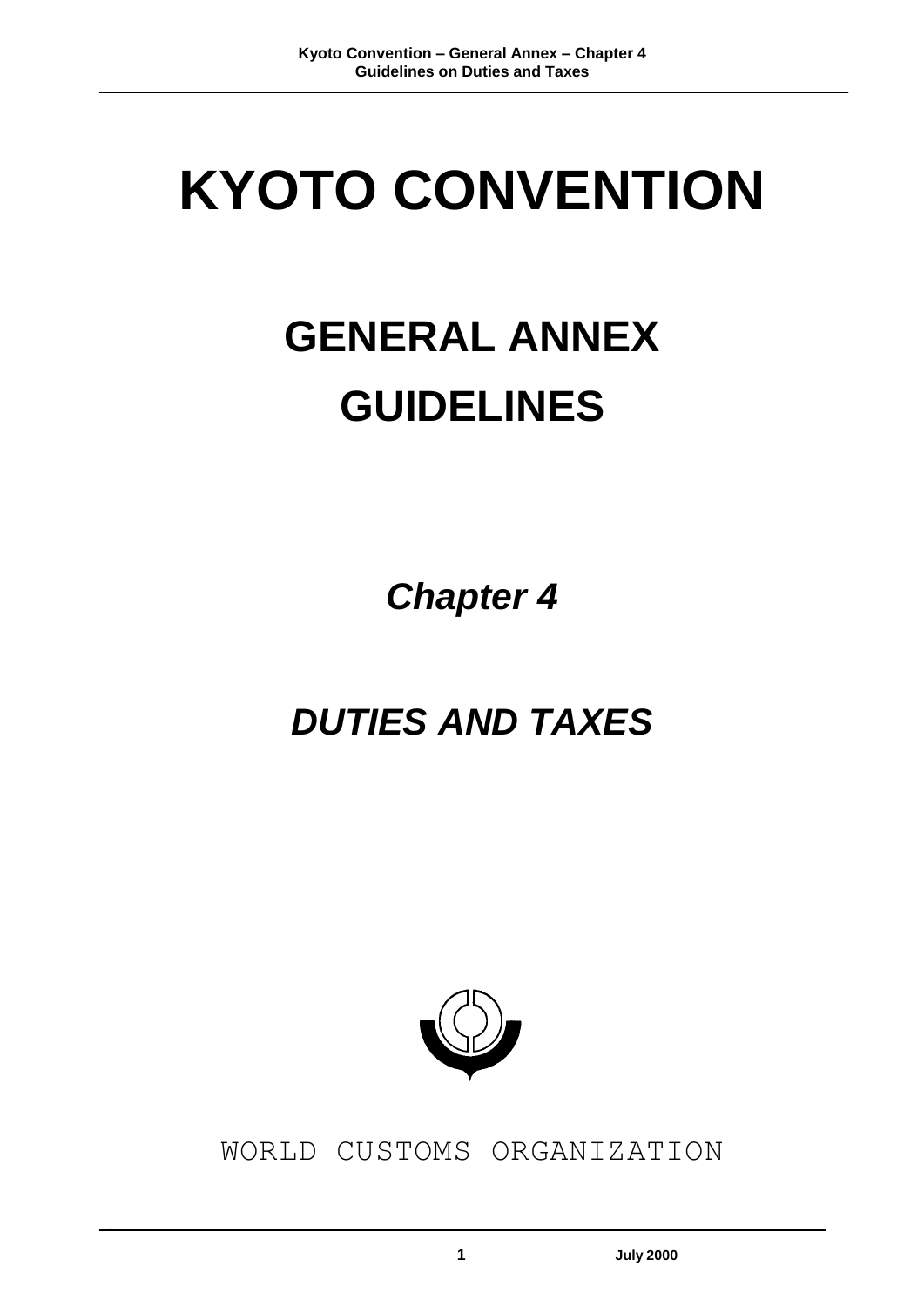#### **Table of Contents**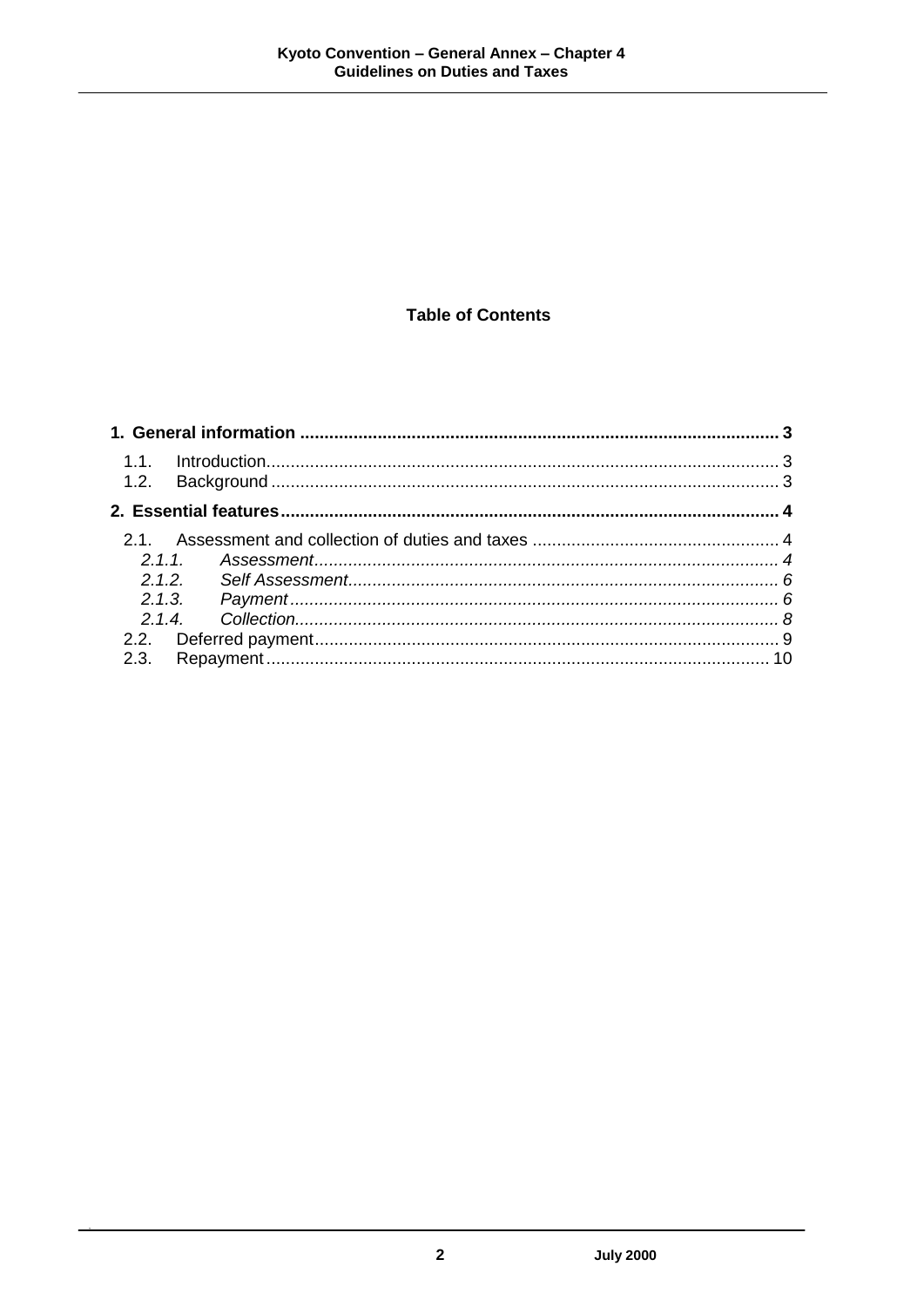### **1. General information**

#### **1.1. Introduction**

In a modern global marketplace, Customs administrations should be responsive to the needs of the business community, through the introduction of procedures which expedite legitimate trade. Traditionally, goods have not been released until the Customs administration has received payment of the applicable duties and taxes. These Guidelines provide a framework of modern Customs processes and procedures, covering assessment, collection and payment (including deferred payment) and repayment of duties and taxes. The increased use of new and improved automated processes and information technology reduces paperwork and gives importers a quicker and more efficient service. This helps them to stay competitive in an ever-changing commercial environment, while maintaining Customs administrations' ability to collect the revenue.

These Guidelines seek to introduce best practices, the application of which, while not obligatory, is highly recommended. This Chapter does not include provisions for duties and taxes on travellers and postal traffic. These subjects are dealt with explicitly in Specific Annex J on Special procedures. These Guidelines should be read in conjunction with the legal text contained in Chapter 4 of the General Annex. Therefore, for ease of reference, the appropriate Standards are indicated before each paragraph which deals with the particular subject matter of that Standard.

#### **1.2. Background**

The clearance of goods usually involves the lodgement of a Goods declaration with/without supporting documents (e.g. import/export permit, certificates of origin, etc.) and the payment of applicable duties and taxes. General release is granted as long as payment has been entered into the books of the importer. Most Customs administrations allow payment to be deferred and made on a transaction-by-transaction or periodic (usually monthly) basis, provided the importer/owner meets certain conditions. Security may be required to guarantee payment. The issue of security is dealt with in detail in Chapter 5 of the General Annex and the related Guidelines.

National legislation must outline the requirements for duties and taxes and the circumstances under which liability may be incurred. The requirements for assessment, collection and payment of duties and taxes are found in Standards 4.1 to 4.14, Part A of Chapter 4 of the General Annex. Part B of Chapter 4 includes Standards 4.15 to 4.17, which deal with deferred payment of duties and taxes for specified persons. Repayment of duties and taxes is governed by Standards 4.18 to 4.24, in Part C of this Chapter.

#### **Standard 4.1**

#### *National legislation shall define the circumstances when liability to duties and taxes is incurred.*

Standard 4.1 of this Chapter indicates that the national legislation shall define the circumstances when liability to duties and taxes is incurred. Such circumstances arise when goods are cleared for home use after their arrival in the Customs territory or when they are cleared for home use from a free zone or a warehouse. Similarly other circumstances may also arise in administrations that have export duties and taxes when the goods are exported from the Customs territory. In addition, goods under a temporary admission procedure that are not exported within the stipulated time period may also be subjected to duties and taxes.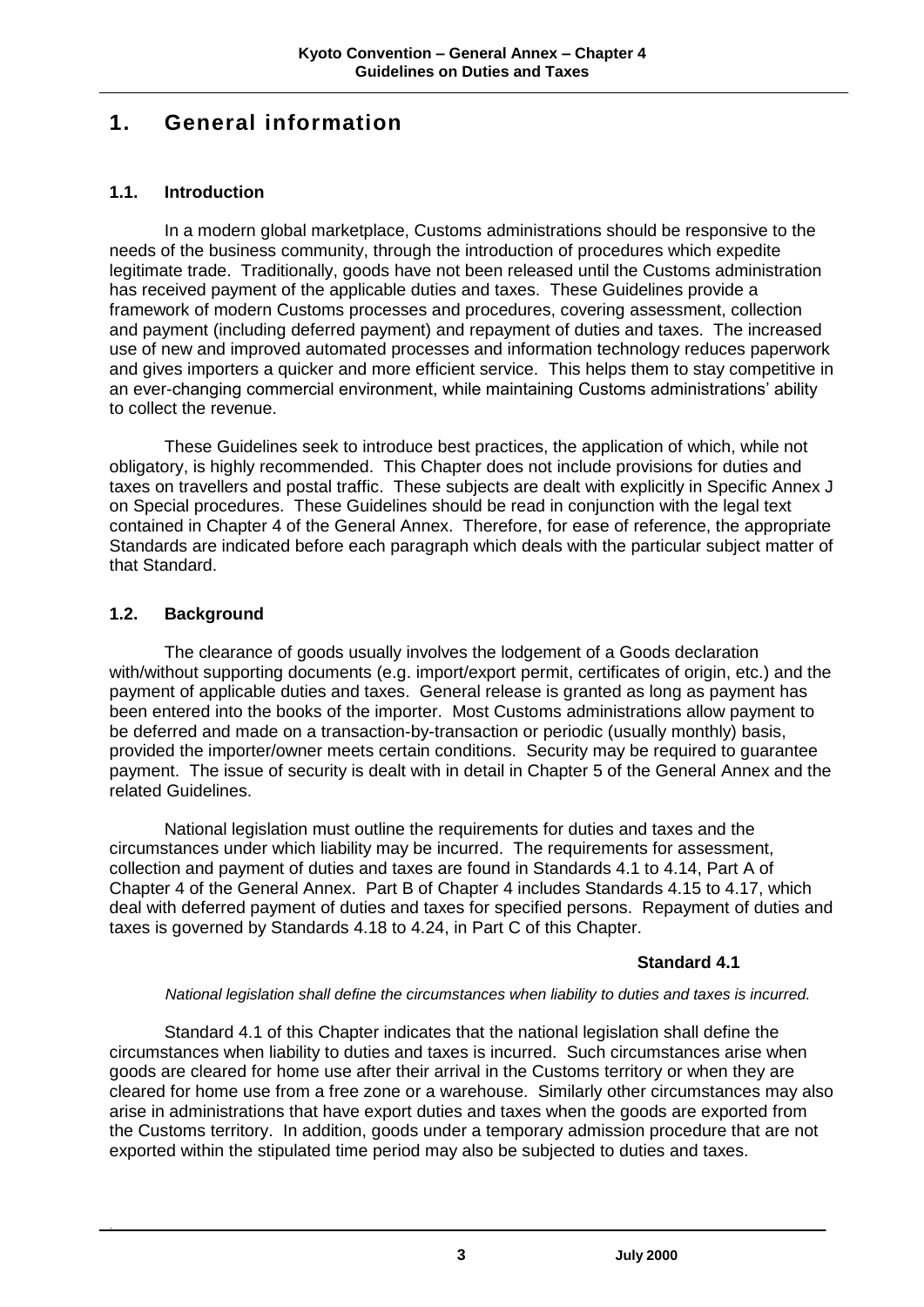Under specific circumstances some goods may be cleared by Customs free of duties and taxes irrespective of their normal tariff classification or liability. Such relief from duties and taxes is covered in detail in Specific Annex B, Chapter 3, which deals with relief from import duties and taxes on goods declared for home use.

### **2. Essential features**

#### **2.1. Assessment and collection of duties and taxes**

#### **2.1.1. Assessment**

#### **Standard 4.2**

*The time period within which the applicable duties and taxes are assessed shall be stipulated in national legislation. The assessment shall follow as soon as possible after the Goods declaration is lodged or the liability is otherwise incurred.*

Contracting Parties must ensure that their national legislation describes the point in time when duties and taxes are assessed. The assessment must follow as soon as possible after the Goods declaration is submitted or the liability is otherwise incurred. The final assessment must clearly indicate the total amount of duties and taxes owing for the transaction(s).

#### **Standard 4. 3**

*The factors on which the assessment of duties and taxes is based and the conditions under which they are determined shall be specified in national legislation.*

The definitions in Chapter 2 of the General Annex include the following : *"assessment of duties and taxes" means the determination of the amount of duties and taxes payable.* The assessment of duties and taxes are generally based on the following criteria :

- tariff classification;
- value and/or quantity, according to whether the duties and taxes applicable are ad valorem or specific or a combination thereof; and
- country of origin or consignment, where liability depends upon these factors.

Customs Administrations must ensure that these criteria are specified in national legislation. The rules for determining tariff classification, dutiable value or quantity and origin should be set out in explanatory notes drawn up by the competent authorities. National legislation must also specify the point in time when duty liability is incurred and the point in time to be used for determining the exchange rate. The determination of the "dutiable quantity" is more relevant to the application of specific duties.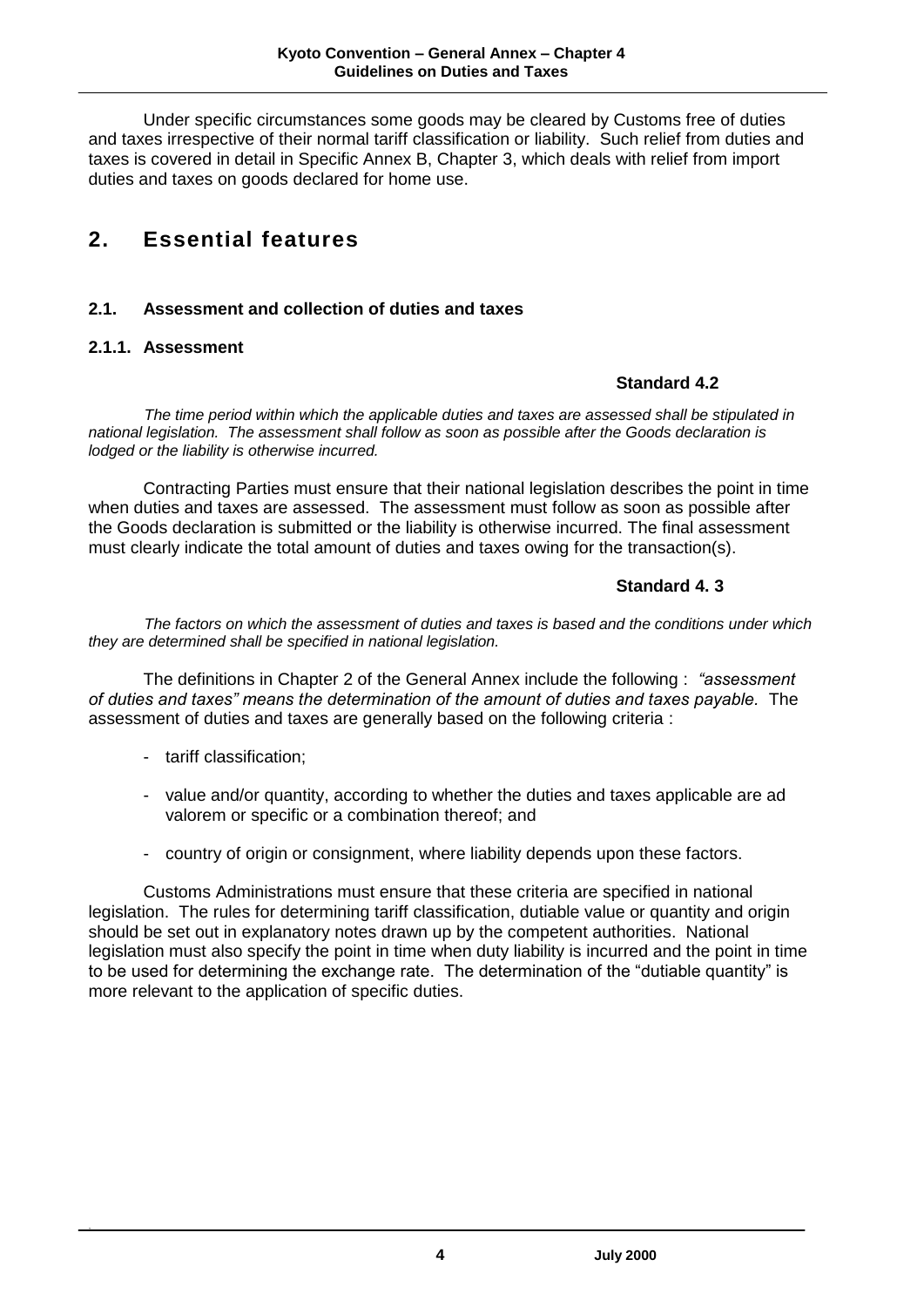#### **Standard 4.4**

#### *The rates of duties and taxes shall be set out in official publications.*

Imported goods must first be classified under a tariff heading that, with other factors, determines the amount of Customs duty payable. Goods are usually classified under the Harmonized Commodity Description and Coding System (HS), which is an internationally agreed tariff classification system developed under the auspices of the World Customs Organization (WCO). The HS performs a dual function of standardizing tariff classification and recording statistics. It does not, however, bind parties to tariff rates. Customs tariff levels are negotiated by members of the World Trade Organization (WTO) with the objective of ensuring progressive mutual reduction of their rates. National legislation determines the quantum of the duties and taxes.

For most commodities, the duty is expressed as an ad valorem rate (i.e. a percentage of the value), while for others, the rate is specific, e.g. so much money per litre. Occasionally, the rate is expressed as some combination of ad valorem and specific rates. The duties are generally found in the Customs tariff and, in some countries, in other legislation also. Various rates of duty may be indicated for each item. The appropriate rate depends on the item's country of origin.

Contracting Parties must set out the rates in official publications. This requirement is harmonious with the Standards contained in Chapter 9 of the General Annex regarding Information, Decisions and Rulings supplied by the Customs. The publications which contain the rates should be easily accessible by clients and could be in the form of directive memoranda, electronic database publications, Internet web sites, etc. An example of an electronic publication is the TAPIN (Tariff and Precedents Information Network) searchable Customs database in place in Australia. TAPIN, which is accessible by their brokers, contains an electronic Customs Tariff, a History Tariff, the Brussels Explanatory Notes, a list of concessional items and a compendium of Valuation and Classification rulings.

#### **Standard 4.5**

*National legislation shall specify the point in time to be taken into consideration for the purpose of determining the rates of duties and taxes.*

The point in time used for determining the rates chargeable may, for example, be the time when the goods arrive, the time when the Goods declaration is lodged, the time when the declaration is accepted by Customs, the time when the duties and taxes are paid, or the time when the goods are released. Most administrations choose the time when the declaration is accepted by Customs. Whichever time is chosen, Customs must ensure that it is specified in national legislation.

In order for importers and brokers to be able to establish what the actual rate is on the determined date, there should be a published list of the rates for exchanging foreign currencies to the domestic currency on that particular day in question for each import transaction. Customs should not be arbitrary in preparing these lists and they should be market based, i.e., rates could be sought from the central bank of the nation.

Once the appropriate rate of duty is established, the basis on which the duty is calculated (value for duty) must be determined. Usually this is the price paid or payable. The Agreement on the Implementation of Article VII of the General Agreement on Tariffs and Trade (GATT), generally known as the Customs Valuation Code (the Code), is the basis used for most domestic Customs valuation systems. Article VII of the GATT deals with the issue of valuation for Customs purposes by providing basic Guidelines for national legislation. The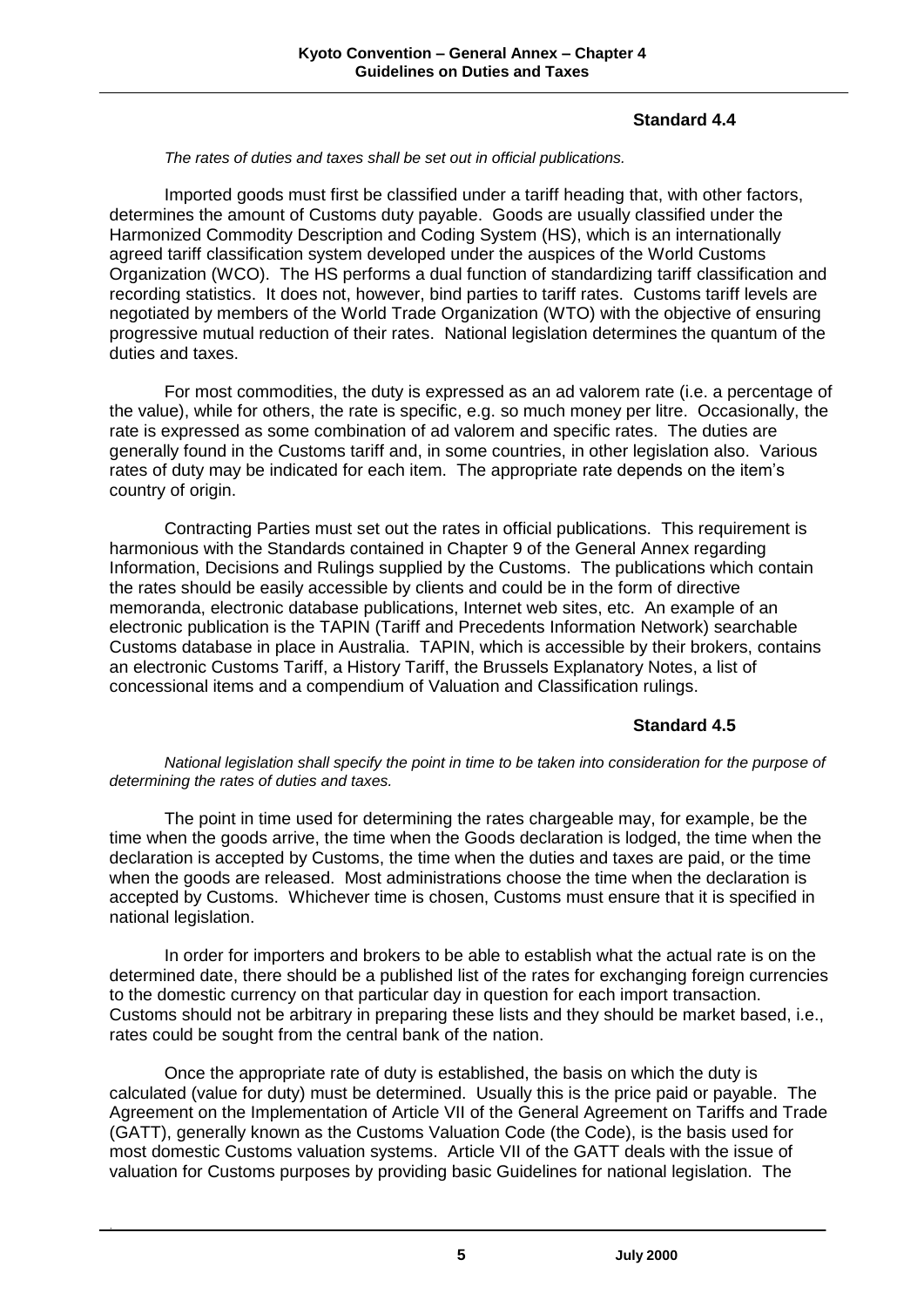Code is based on the application of the transaction value method for determining the Customs value for imports which is the price the importer and exporter agree to pay for the particular import, subject to specified adjustments.

#### **2.1.2. Self Assessment**

In some modern Customs administrations the declarant may be authorized to assess the amounts of duties and taxes. Under this procedure, the Customs are not required to indicate the amount chargeable. However, the Customs administration has final responsibility for the assessment of the duties and taxes which can be established via audits, for example. Self-assessment is a recommended progressive procedure which can expedite the processing of goods through the border. Self-assessment involves the application of risk management principles, post-transaction auditing, administrative penalties, binding rulings, Customs responsibilities and red/green line lodgements. In some administrations, self-assessment is only permitted by certain clients. For instance, those with proven compliance records. For a full description of self-assessment, please see the Guidelines to Chapter 3 of the General Annex, Clearance and other Customs formalities.

#### **2.1.3. Payment**

#### **Standard 4.6**

#### *National legislation shall specify the methods that may be used to pay the duties and taxes.*

All forms of payment of the duties and taxes accepted by a Contracting Party and the criteria applicable to each must be identified in national legislation. To facilitate the accounting procedure, Customs should accept payment of duties and taxes in forms other than cash, such as travellers cheques, money orders, certified cheques, uncertified cheques (in specified circumstances), bonds, credit cards, securities, etc.

Customs authorities may make certain conditions to safeguard these alternative forms of payment. For instance, if allowing payment by cheques drawn on a foreign bank, the bank may need to have an office in the country of importation.

A modern practice which is highly recommended is that electronic funds transfer systems be established wherever possible, allowing for quick and efficient payment. This is especially useful for Customs brokers and traders who import/export frequently on a large scale, paying considerable amounts of duties and taxes on a monthly basis. The use of electronic data interchange (EDI) is also useful in expediting payment.

#### **Standard 4.7**

#### *National legislation shall specify the person(s) responsible for the payment of duties and taxes.*

It is necessary that national legislation specify the person(s) responsible for the payment of duties and taxes. It should stipulate whether it is the importer, agent, broker, or transporter who is accountable, to provide clarity for Customs and the trading community. In some instances two or more persons can be held jointly responsible.

#### **Standard 4.8**

*National legislation shall determine the due date and the place where payment is to be made.*

Contracting Parties must also specify in their national legislation the due date and place where payment of duties and taxes must be made. Due date is defined in Chapter 2 of the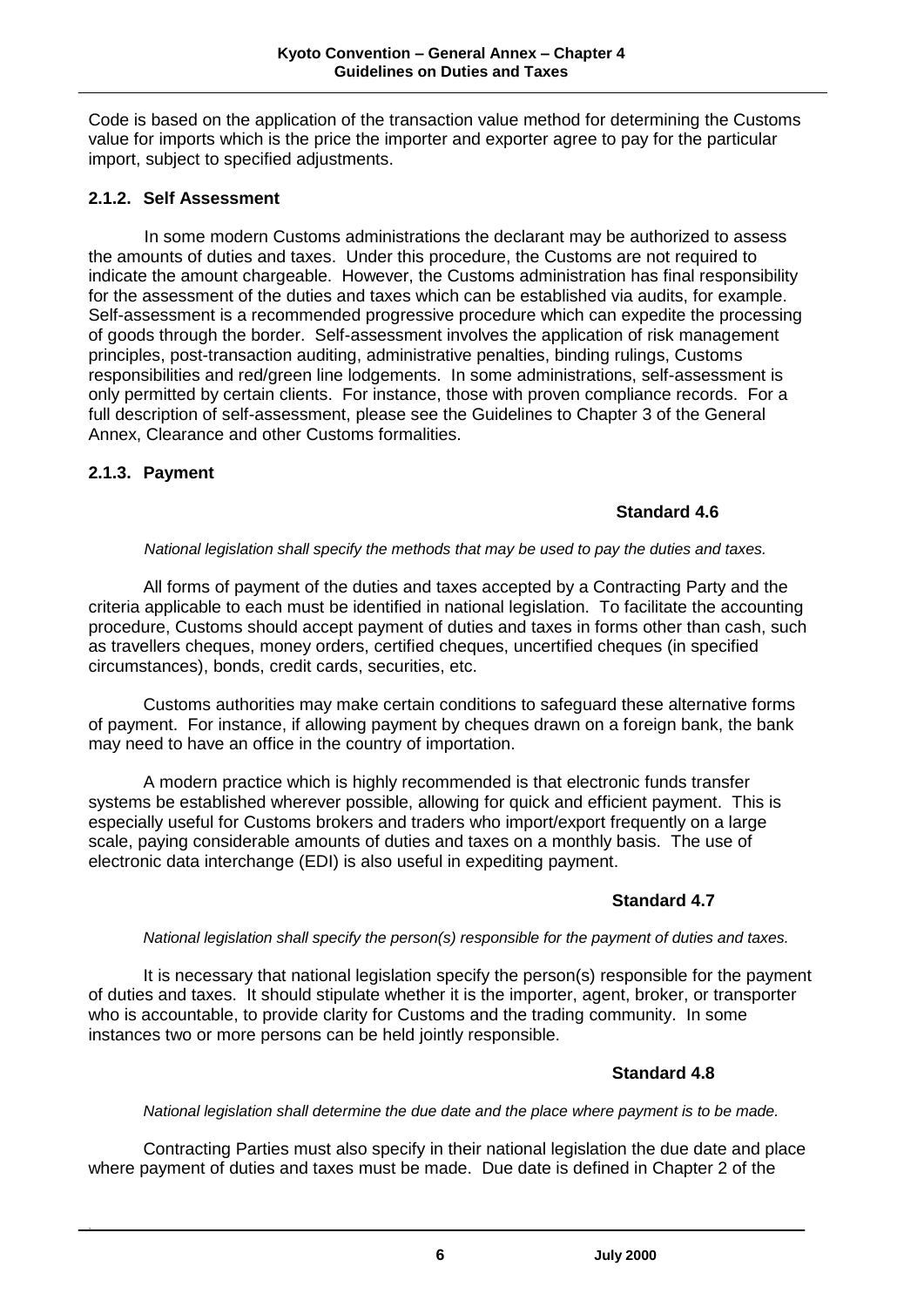General Annex as *"the date when payment of duties and taxes is due".* Usually duties and taxes are paid at the Customs office where the Goods declaration was lodged or in some cases where the goods are released. In some countries payment is allowed to be made through another agency (i.e., banks) or office designated by the Customs. In some cases, one Customs office may be selected for payment of all the transactions, regardless of where the transactions were cleared.

#### **Standard 4.9**

*When national legislation specifies that the due date may be after the release of the goods, the date shall be at least ten days after the release. No interest shall be charged for the period between the date of release and the due date.*

Many Customs administrations allow payments to be made periodically (usually monthly), as well as on a transaction-by-transaction basis. If periodic payment procedures are allowed, security deposits are usually required. Sometimes security level requirements can be kept to a minimum for traders who have a large volume of monthly transactions by allowing them to make interim payments throughout the month.

When Customs administrations allow periodic payment, they are advised to provide traders with daily and/or monthly statements listing all transactions accepted by Customs the previous business day or month. These statements should include the total amount payable for the transactions processed within the billing period, and indicate the date when payment is due. All interim payments made within the billing period should also be indicated in the statement. Statements can be provided either electronically or on paper depending on the systems in use. Once generated, the amount on the monthly statement should be paid in full. After that point, any outstanding amounts are usually subject to interest charges.

Duties and taxes must usually be paid at the time when a Goods declaration is lodged or accepted or before the goods are released. When national legislation specifies that duties and taxes may be paid after the release of the goods, the period allowed for payment must be at least ten days.

#### **Standard 4.12**

*When the duties and taxes have been paid, a receipt constituting proof of payment shall be issued to the payer, unless there is other evidence constituting proof of payment.*

A receipt must be issued to the payer unless there is other evidence constituting proof of payment. Often the receipt is given on the declarant's copy of the declaration or, in the case of periodic payments, on the monthly statements. Sometimes the receipt may be issued by an authorized body other than a Customs office.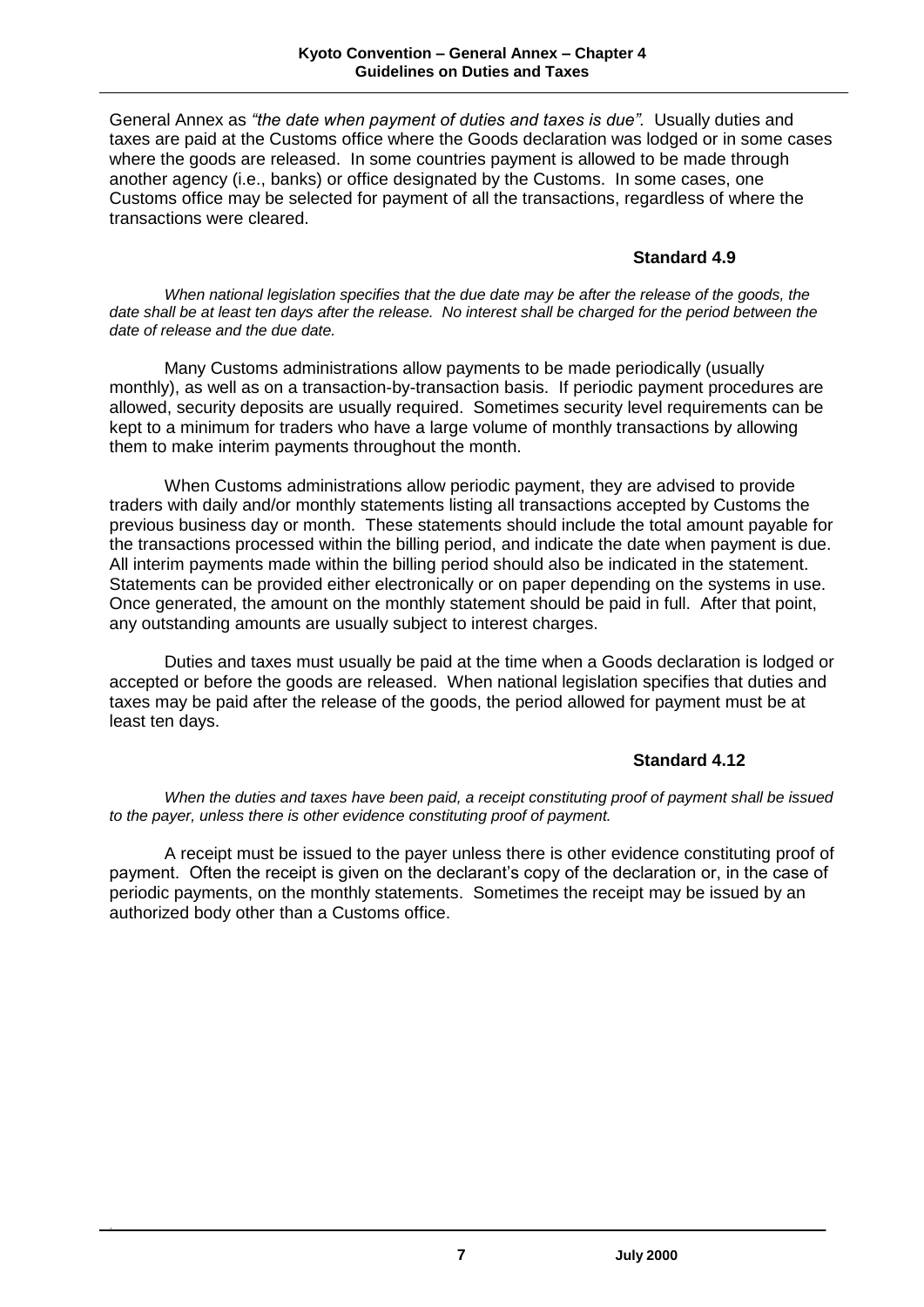#### **2.1.4. Collection**

#### **Standard 4.10**

*National legislation shall specify the period within which the Customs may take legal action to collect duties and taxes not paid by the due date.*

When duties and taxes are not paid by the due date, it may be necessary for Customs administrations to take legal action to collect the duties and taxes. The period within which they may do so must be indicated in national legislation. Indication of this period within which legal action must be taken ensures that Customs take action in a timely manner and also provides certainty to the trade such as the period for retention of records. In addition legislation may provide that this time period shall not apply if there has been a criminal or illegal intent and empower the Customs to take legal action to collect the duties and taxes beyond this period.

#### **Standard 4.11**

*National legislation shall determine the rate of interest chargeable on amounts of duties and taxes that have not been paid by the due date and the conditions of application of such interest.*

Also, late accounting penalties may be levied in certain circumstances. The penalties should be applied for each transaction not accounted for in the time specified. The application of these penalties could vary depending upon the value of the shipment, e.g. higher penalties or shorter time limits for high value shipments. Importers and brokers should be made aware of any overdue releases by means of a daily report issued by Customs, such as an Outstanding Transaction Status Client Report.

Importers and brokers who, notwithstanding the levying of the initial penalty, still delay accounting for the payment of duties and taxes, may be issued with a notice as a final reminder to comply within a specified time. Failure to do so may subject the importer or broker to an additional penalty. Also, in the case of deferred payment regimes, a client who continues to delay in accounting for the payment of duties and taxes may loose future deferred payment privileges.

The cancellation of late accounting penalties should be considered when Customs errors, omissions or other failures have been the cause of the late accounting. For example, Customs may reject documents in error or not process them quickly enough, or there may be operational or transmission line failures in the Customs' automated system.

Requests for the cancellation of late accounting penalties should be submitted in writing to the Customs office where the goods were cleared. In cases where late accounting resulted from neglect or lack of awareness on the part of the importer or broker, the request for cancellation should not be approved.

If there are further delays in payment, it may be necessary to apply a lien against the importer and a claim could be made against the security posted for the clearance of the goods prior to payment. In addition, if an importer or broker does not account on time, causing a transaction to move from one billing period to another, duties and taxes on that transaction should still be due as if the accounting had been done on time. Interest should then be charged from the next calendar day after the payment due date until the outstanding accounting is submitted. The conditions and rates of these interest charges must be indicated in national legislation.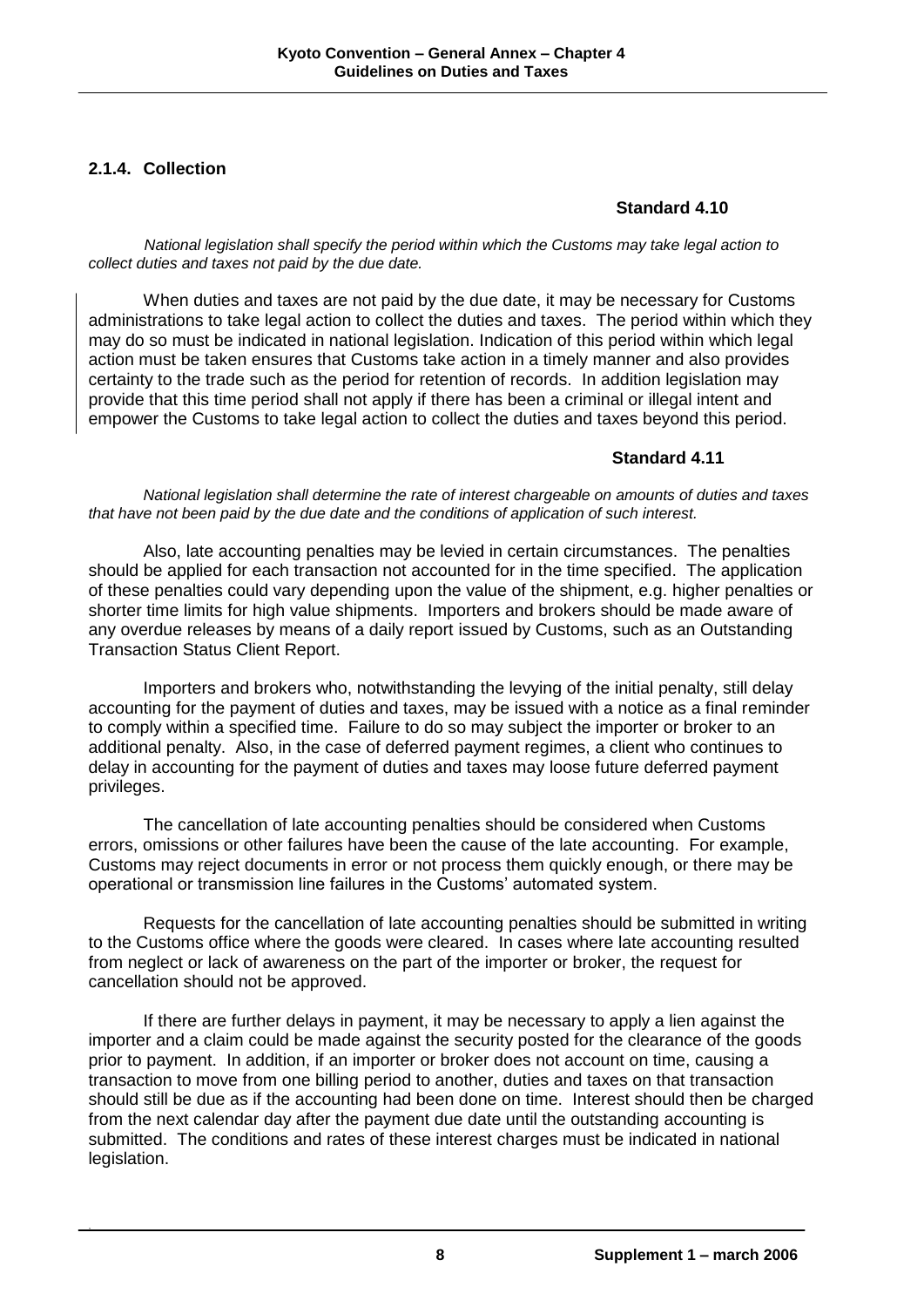#### **Transitional Standard 4.13**

*National legislation shall specify a minimum value and/or a minimum amount of duties and taxes below which no duties and taxes will be collected.*

With the advent of the next millennium the number of transactions that will occur over the Internet will increase tremendously in the next few years. Electronic commerce (Ecommerce) has become a very convenient shopping choice for consumers. Normal duty and taxes systems will still be effective in the collection of the relevant duties and taxes on these transactions as these purchases will still entail the physical delivery of these goods at the border. Of course, the number of low value shipments and deliveries by couriers will increase along with the number of these electronic transactions. Customs must ensure that they are ready to respond to this flourishing trend.

However, the collection and payment of duties and taxes should not be required for negligible amounts of revenue that incur costly paperwork, both for the Customs administration and the importer/exporter. Customs administrations must establish and specify in national legislation amounts below which duties and taxes need not be collected or paid.

#### **Standard 4.14**

*If the Customs find that errors in the Goods declaration or in the assessment of the duties and taxes will cause or have caused the collection or recovery of an amount of duties and taxes less than that legally chargeable, they shall correct the errors and collect the amount underpaid. However, if the amount involved is less than the minimum amount specified in national legislation, the Customs shall not collect or recover that amount.*

Sometimes errors will be discovered by Customs in the Goods declaration or in the assessment of the duties and taxes which will result or have resulted in an underpayment. If such errors are found, Customs must correct the errors and collect the amount underpaid. When the underpayment is determined to be the result of inadvertent errors on the part of the declarant, and there is no evidence of illegal intent, Customs may choose not to impose penalties. Some Customs administrations allow the declarant to pay the additional amount without having to amend the declaration. If the amount of the underpayment is less than the minimal threshold established by the Customs administration, the latter must not collect or recover it.

Normally most legislations provide a specific time period beyond which the Customs cannot take action to correct the errors and collect the amount of duties and taxes underpaid. However it is also normal to include a provision indicating that this period of limitation will not apply if there has been a fraudulent, deliberate or illegal intent to evade duties and taxes. In such instances Customs could take legal action to collect the duties and taxes beyond this specified period, but within a longer period that may be specified in national legislation.

#### **2.2. Deferred payment**

#### **Standard 4.15**

*Where national legislation provides for the deferred payment of duties and taxes, it shall specify the conditions under which such facility is allowed.*

Standards 4.15, 4.16 and 4.17 of this Chapter pertain to deferred payments and are a set which must be implemented as a whole. Standard 4.15 aims to encourage a move towards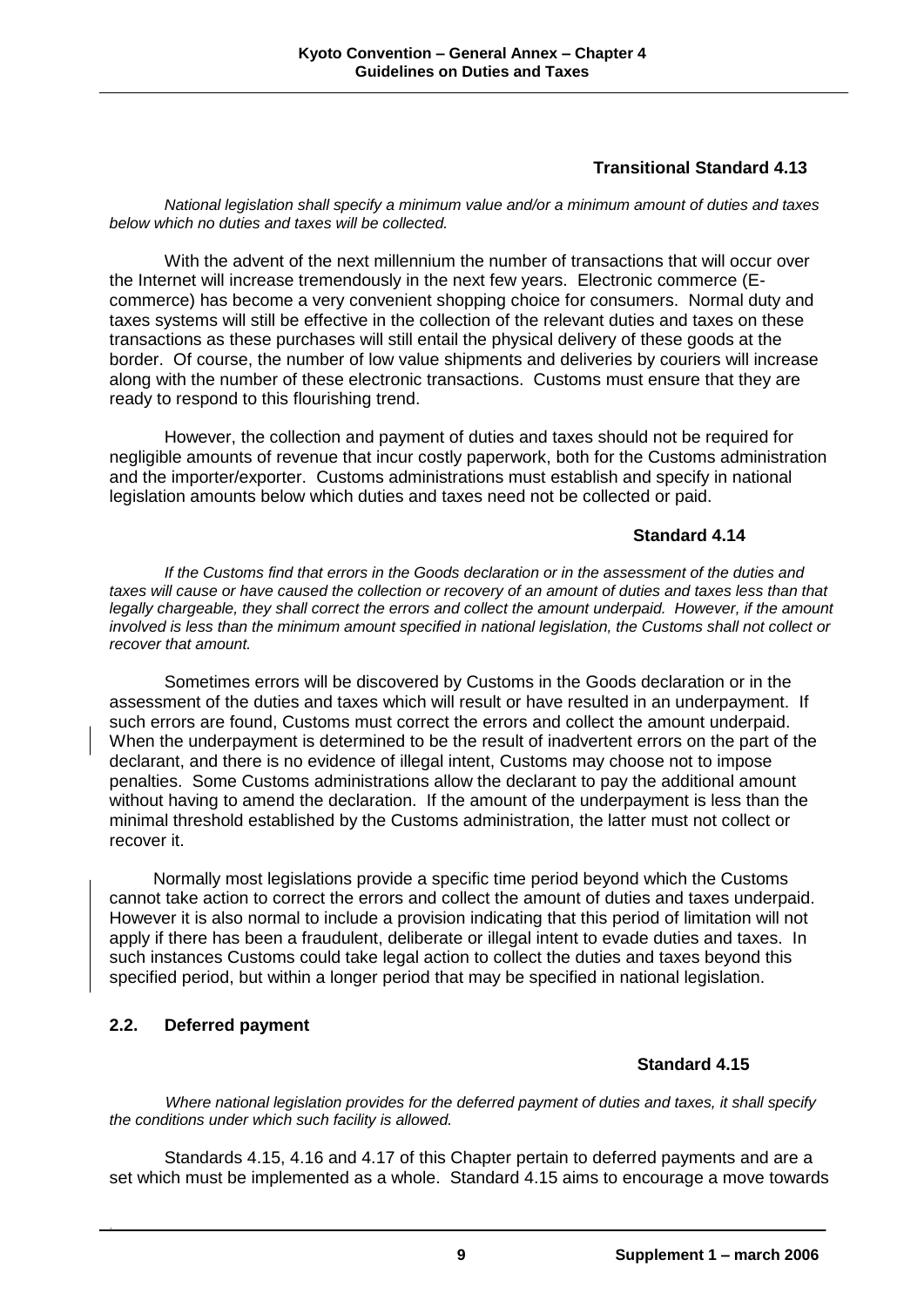deferred payment, although it does not impose an absolute requirement for Customs to provide such a facility. The Standard indicates that where a Contracting Party does permit deferment, it must specify the conditions in its national legislation/regulations.

#### **Standard 4.16**

#### *Deferred payment shall be allowed without interest charges to the extent possible.*

The deferred payment system prescribed in Standard 4.15 could mean either deferring the payment of duties and taxes or in some cases, deferring the due date itself and the payment. However, distinction must be made between deferred payments and late payments. While late payments, even when approved by the Customs, could still be subject to interest charges, deferred payments may be subjected to interest charges only at the expiry of the deferment period. Some Customs administrations fix a date and then allow deferred payment, while others allow a date after release of the goods as a fixed date. This is not true deferment under the terms of the revised Kyoto Convention.

A previous study conducted by the WCO Secretariat has found that two ways were used by Customs administrations to defer payment. Some allowed the facility to all traders, while others restricted it to identified traders who met specified criteria. In the second case, the facility for deferred payment was usually linked to the facility for periodic lodgement of Goods declarations. An application form was usually required from a trader wanting permission to defer payment.

When deferred payment is allowed, interest is normally not charged during the period of deferment. However, in exceptional circumstances, such as when inflationary effects need to be accounted for in the provision of deferred payment, interest may be charged but it should be limited to the actual or anticipated rate of inflation.

Deferment, when it also includes a facility to off-set duty owing against repayments due, helps a trader's cash flow.

#### **Standard 4.17**

#### *The period for deferred payment of duties and taxes shall be at least fourteen days.*

Currently, where deferment is allowed, the period authorized by most Customs administrations appears to be around ten working days. Standard 4.17 stipulates that the period for deferred payment should be at least fourteen days. This clause "at least fourteen days" can therefore be equated to ten working days and two weekends. Knowing that there is a specified time limit for deferment is useful for the business community, and setting it encourages harmonization of the very broad range that could otherwise result.

Different time limits may be fixed for each type of tax. Some countries may wish to restrict the privilege by holding certain traders to a shorter deferred time either on a trial basis or as a sanction. Customs may agree that the duties and taxes on imports during a given period are payable on a fixed date.

#### **2.3. Repayment**

"Repayment of duties and taxes" is defined in Chapter 2 of the General Annex. It means "*the refund, in whole or in part, of duties and taxes paid on goods, and the remission, in whole or in part, of duties and taxes where payment has not been made"*. For instance,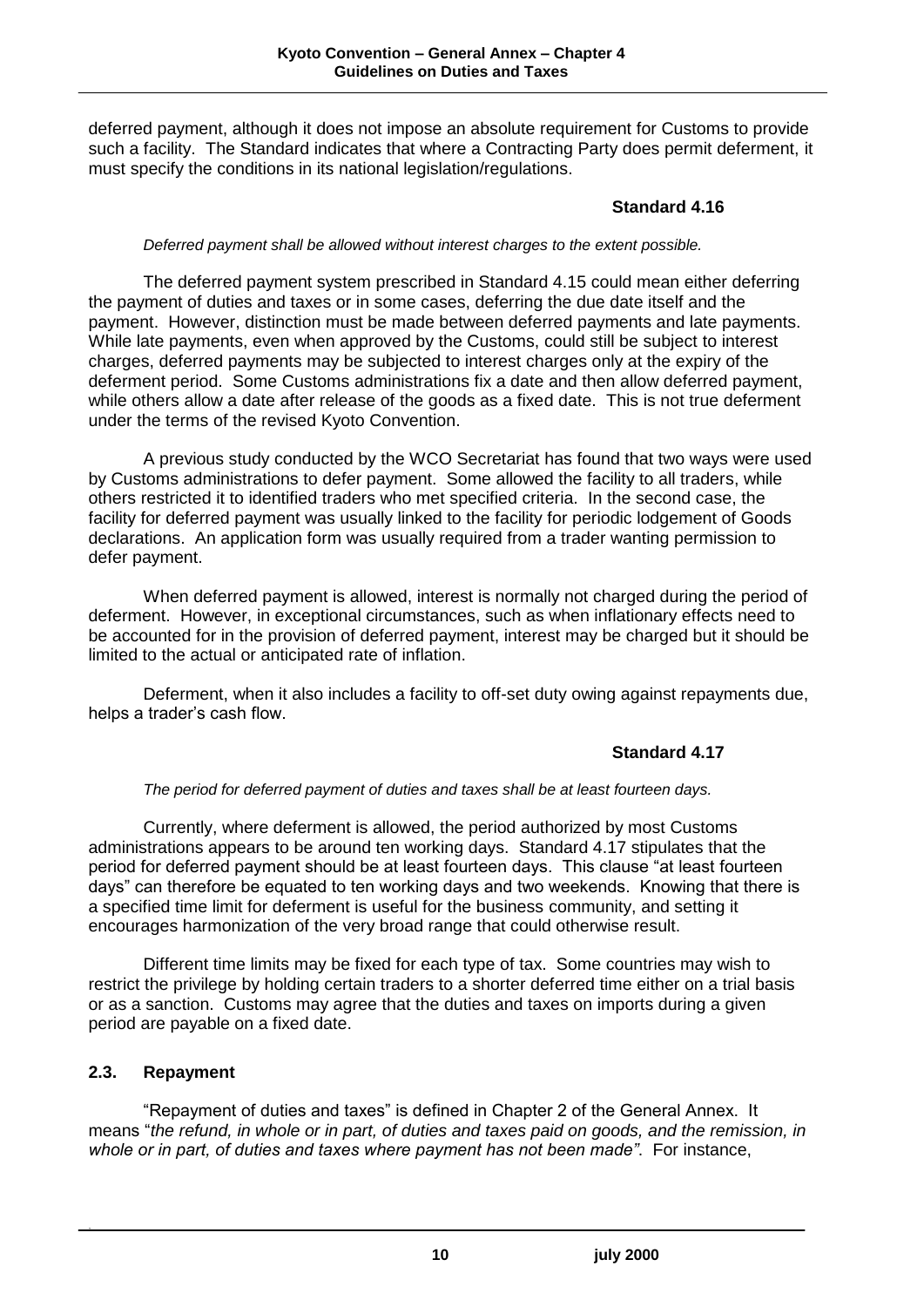remission of duties and taxes could occur when there is a system of deferred payment or where periodic settlement is available.

In the event that duties and taxes have not been paid, they may be remitted. A remission is a waiver, in whole or in part, of the Customs duties and/or taxes normally payable on imported goods. Remission programs are usually established in order to assist national industry and are usually subject to very restrictive conditions. The remission, in whole or in part, of duties and taxes covers the cases in which the Customs make remission of some and not all kinds of duties and/or taxes on goods which are subject to more than one kind of duties and/or taxes.

Standards 4.18 to 4.24 deal with repayment and are based on the generally accepted principle that the persons concerned must be able to obtain a refund, in whole or in part, as appropriate, when duties and taxes have been overpaid. Customs should establish procedures for repayment that are as simple and prompt as possible. The use of electronic funds transfer is also recommended in expediting repayments. The provisions of this Chapter do not apply to repayments made under the drawback procedure or to the refund of deposits taken as security for the payment of duties and taxes although security deposits should also be paid back promptly. The provisions relating to Security and Drawback are dealt with in detail in Chapter 5 of the General Annex and Chapter 3 of Specific Annex F respectively.

Refunds should not be made on transactions where duties and taxes have been paid back, i.e. in the case of a transaction under the provisions of re-importation in the same state. Please refer to Chapter 2 of Specific Annex B and the related Guidelines for further detail on this subject.

Repayment may be granted in respect of goods already released by Customs, provided that they are satisfied that there is an entitlement. Evidence of entitlement may be obtained from records or other documents produced by the trader or from physical examination of the goods if these are still available for inspection and have not been modified. The examination by Customs may be necessary to verify any alleged damage, deterioration, or destruction in order to establish the proper rate or amount of reduction, and to ensure that the goods in question are those specified in the invoice and accounting document. Should the importer/owner dispose of the goods prior to Customs approval of the refund claim, he would be responsible for establishing the bona fides of the claim.

#### **Standard 4.18**

*Repayment shall be granted where it is established that duties and taxes have been overcharged as a result of an error in their assessment.*

During the clearance procedure, or after the release of goods, it may be discovered, either by the importer/exporter or by Customs, that the basis upon which the duties and taxes were calculated was incorrect. This may be due to, for instance, an error on the part of Customs, the declarant or some other person (e.g. the consignor or shipper). The assessment may have been based on a value which is higher than the dutiable value, or an incorrect rate of exchange was used in the calculations, or goods were deficient in quantity or of inferior quality, or there may have been a mistake in the arithmetic or typing. As a result, the duties and taxes charged or to be charged are greater than those actually chargeable.

To facilitate processing, the refund application should be clear and concise in its description of the reason for the claim, and should refer to the transaction number of the accounting document on which the goods were cleared by Customs. If the claim is based on a clerical, typographical, or similar error, the refund application should identify where the error occurred, e.g. an extension error on a Customs invoice, a transposition error, a mathematical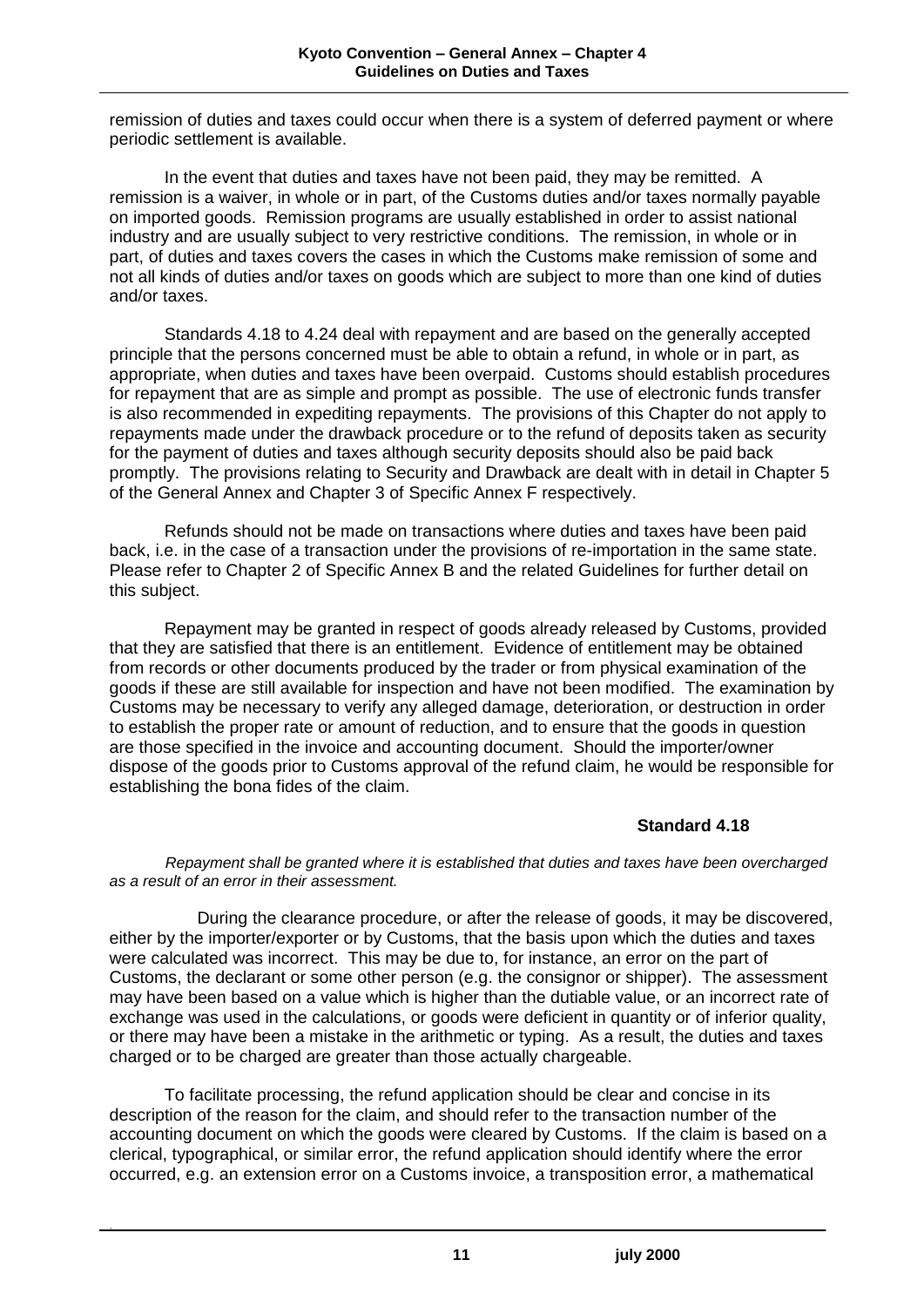error, or other error which caused the duties to be paid or overpaid. If the error is not obvious, documentation may be required to confirm that it is clerical or typographical.

It may be necessary for Customs to make repayment subject to certain conditions or special safeguards against fraud or abuse. For instance, to ensure that refund claims are not being submitted on the presumption that there may be a discrepancy, such claims must include sufficient detail to satisfy Customs that the intention to file a refund claim is valid. Where the error is due to recklessness or repeated carelessness, Customs may decide to take action against the person concerned under appropriate legislation while nevertheless granting the repayment of duties and taxes.

#### **Standard 4.19**

*Repayment shall be granted in respect of imported or exported goods which are found to have been defective or otherwise not in accordance with the agreed specifications at the time of importation or exportation and are returned either to the supplier or to another person designated by the supplier, subject to the following conditions :*

- *- the goods have not been worked, repaired or used in the country of importation, and are re-exported within a reasonable time;*
- *- the goods have not been worked, repaired or used in the country to which they were exported, and are re-imported within a reasonable time.*

*Use of the goods shall, however, not hinder the repayment if such use was indispensable to discover the defects or other circumstances which caused the re-exportation or re-importation of the goods.*

*As an alternative to re-exportation or re-importation, the goods may be abandoned to the Revenue or destroyed or rendered commercially valueless under Customs control, as the Customs may decide. Such abandonment or destruction shall not entail any cost to the Revenue.*

Goods may be damaged, destroyed or irrecoverably lost, by accident or through force majeure. This may also happen while they are still under Customs control (in transit, in bonded warehouses or under temporary admission procedures). In these instances, for reasons of equity, the duties and taxes already charged might be refunded in whole or in part.

Standard 4.19 of this Chapter is about repayment of duties and taxes for goods that are found to be defective or otherwise not in accordance with the agreed specifications at the time of importation/exportation. This provision only applies if the goods have not been worked, repaired or used in the country of importation or exportation, unless such use is necessary to detect the fault. The goods must be re-exported or re-imported within a reasonable time either to a foreign supplier or to another person designated by the supplier. Also, any sums chargeable as a result of repayment or remission of or conditional relief from duties and taxes or of any subsidies or other amounts granted in connection with exportation must be paid. The first indent of this provision deals with import duties and taxes. The second indent deals with export duties and taxes and does not apply to administrations that do not charge export duties and taxes. This provision only stipulate cases in which repayment of duties and taxes must be made, and the procedure to be used is left to the discretion of the Contracting Party.

Modern commercial practice often does not require the signing of a formal contract of sale. This Standard applies, therefore, as long as the Customs are satisfied that the goods are defective or otherwise not in accordance with the specifications which have been agreed between the supplier and purchaser. Customs usually require proof that this situation existed at the time of importation, and that the goods have not deteriorated after Customs clearance. This proof may be in the form of a statement from the carrier or warehouse operator giving the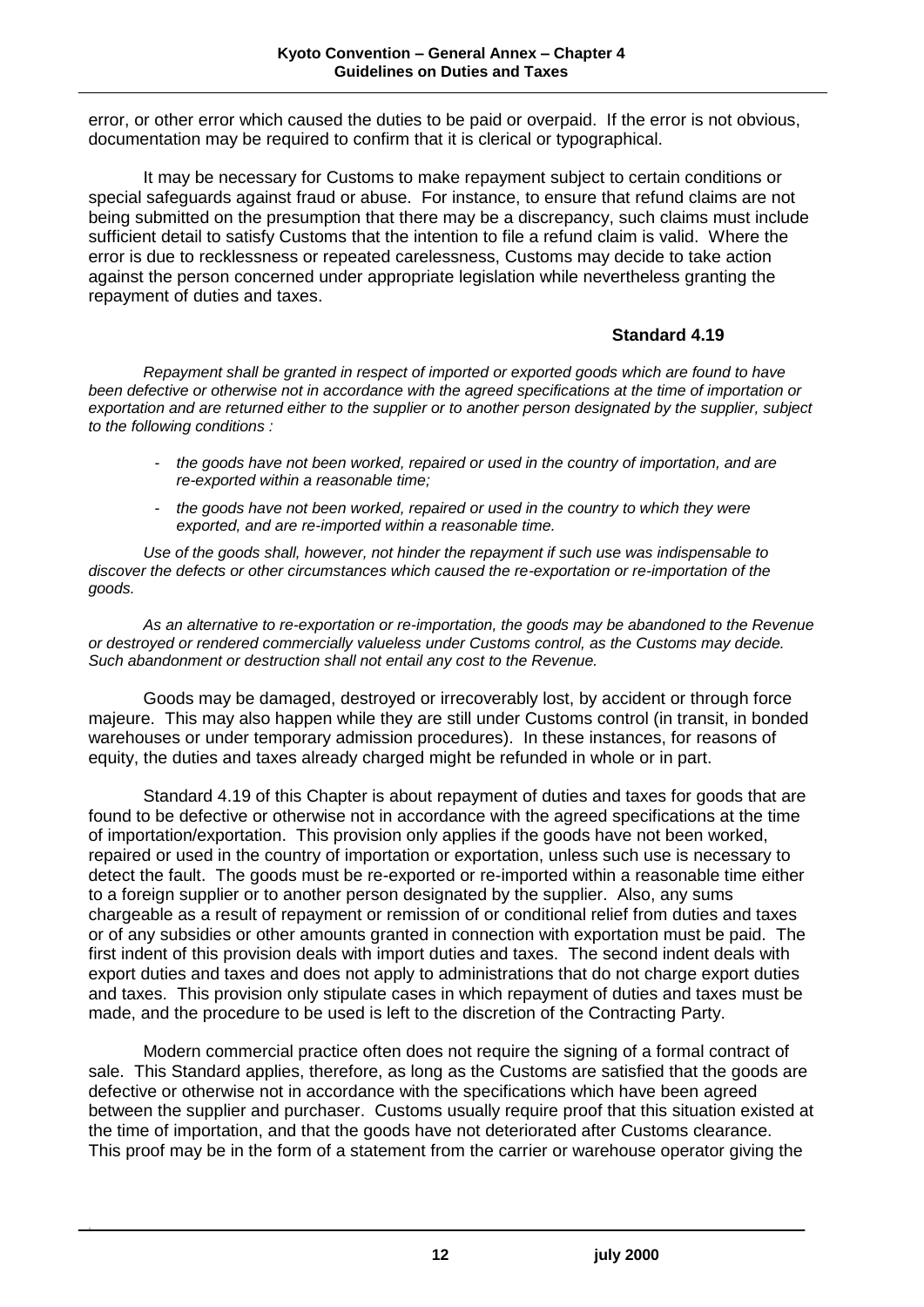particulars of the damage, as well as an appraisal or credit note to indicate the loss in value of the goods.

In some cases, a notice of claim must also be submitted. This should contain a reference to the accounting document which effected release of the goods and a clear and concise explanation of the reason for the claim. Usually, if the claim involves perishable goods, the time allowed for submitting the notice of claim will be limited.

The refund provisions usually do not apply to goods which have exceeded their shelf life or their recommended storage-before-use period (e.g. expired food products).

The expression "rendered commercially valueless" which is found in Standard 4.19 means that the goods have been reduced to such a condition that they not only have no value in the commercial area for which they were originally intended, but also have no value in any other commercial area, so that they cease to have any revenue interest.

Standard 4.19 provides more liberal facilities than does a previous WCO Recommendation regarding repayment or remission of duties on goods refused by the importer as not conforming to contract. For example, whereas the Recommendation provided for either the return of the goods to the foreign supplier or for their destruction under official control, this Standard also provides for the goods to be returned to another person designated by the supplier or, at the discretion of Customs, abandoned for revenue purposes or rendered commercially valueless. Administrations may want to refer to the WCO Recommendation, Ref. T2-341, which is still valid and may provide additional guidance.

#### **Transitional Standard 4.20**

*Where permission is given by the Customs for goods originally declared for a Customs procedure with payment of duties and taxes to be placed under another Customs procedure, repayment shall be made of any duties and taxes charged in excess of the amount due under the new procedure.*

Transitional Standard 4.20 indicates that repayment should also be allowed in cases where goods are originally declared under one Customs procedure and are then placed under another that either reduces or eliminates the amount of duties and taxes chargeable. Normally, such permission would be sought within a short time of the original declaration, for example because an error was made in indicating the Customs procedure to be applied to the goods. In any case, if time limits for the acceptance of claims for repayment are fixed, the provisions of Standard 4.23 apply in determining whether a claim under this Standard will be accepted.

#### **Standard 4.21**

*Decisions on claims for repayment shall be reached, and notified in writing to the persons concerned, without undue delay, and repayment of amounts overcharged shall be made as soon as possible after the verification of claims.*

The decision on whether to allow repayment should be made in writing and the repayment made without undue delay. Standard 4.21 does not restrict the making of arrangements for periodic payments covering a specified period for claimants who regularly submit a substantial number of claims for repayment of import duties and taxes.

Most administrations establish set time scales for the rendering of a decision and/or repayment on the refund claim. Some administrations have established service standards or charters with their clients specifying the level of service they are committed to provide. One example is, 90 days from the date of receipt of the refund application. Where a refund is granted beyond that period, interest should be paid. For example, in the case of the 90 day time limit, interest would be payable on the 91st day after the application for refund is received and ending on the day the refund is granted.